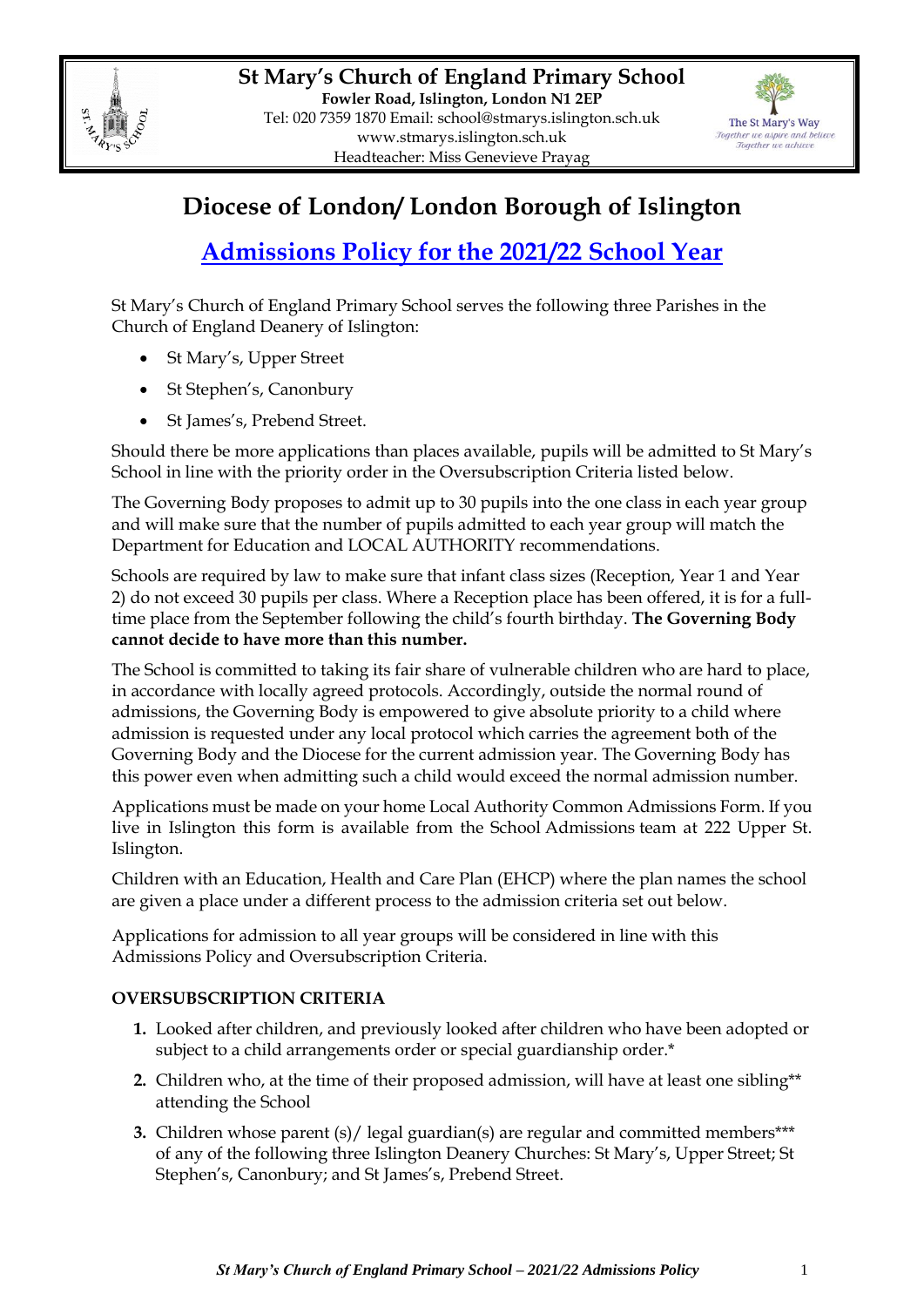

**St Mary's Church of England Primary School Fowler Road, Islington, London N1 2EP** Tel: 020 7359 1870 Email: [school@stmarys.islington.sch.uk](mailto:school@stmarys.islington.sch.uk) [www.stmarys.islington.sch.uk](http://www.stmarys.islington.sch.uk/) Headteacher: Miss Genevieve Prayag



Parent (s)/ legal guardian (s) seeking to meet the requirements of oversubscription criterion 3 should fill in the School Supplementary Form in order to ensure that the Governing Body has the necessary information to verify religious practice in accordance with the definition of Regular and Committed members\*\*\* *(see below).*

The School will distribute Supplementary Forms which must be returned to the School Office.

**4.** All other applications.

#### **Tie-breaker**

In the event of there being insufficient vacancies to admit all applicants in any of the categories detailed above, priority will be given to children whose parents'/legal guardians' residential address is the shortest distance from the School's main gates in Fowler Road, London N1 2EP when measured in a straight line\*\*\*\*. Should there be two or more applications with the same distance, a decision will be made by a random allocation using a computerised system.

#### **DEFINITIONS**

For the purposes of this Admissions Policy and Oversubscription Criteria:

**\*"Looked after children"** are children in the care of the Local Authority previously looked after children who have been adopted or subject to a child arrangements order or special guardianship order immediately following having been looked after.

**\*\*"Siblings"** are any whole or half brother or sister either by blood or by adoption, and any step or foster brother or sister who lives with the child for whom the application is made

**\*\*\*"Regular and Committed Members"** are parents/legal guardians who attend Church at least twice a month over a period of twelve months. The school will provide a Supplementary Form for the local Vicar, Priest or Minister to confirm this information in writing.

**\*\*\*\*"Measured in a straight line" -** Distances to St Mary's School are measured in a straight line from the parents'/legal guardians' principal residential address to the School's main gates in Fowler Rd, London, N1 2EP.

#### **WAITING LIST**

All unsuccessful applicants for the Reception class who have not already been offered a place at a school which was a higher preference on their Primary Common Application Form will automatically be placed on the waiting list for that year group. Applicants who have been offered a place at a school which was a higher preference on their Primary Common Application Form will not be placed on the waiting list unless they specifically request to be added.

The waiting list will be held by the School Admissions team until the October half term following the September in which children were admitted to the Reception class. From the October half term onwards, the waiting list will be held by the school and will be kept until that cohort reaches the end of Y6 and transfers to secondary school. Parent(s) of children on the waiting list will be asked annually whether or not they wish their child to remain on the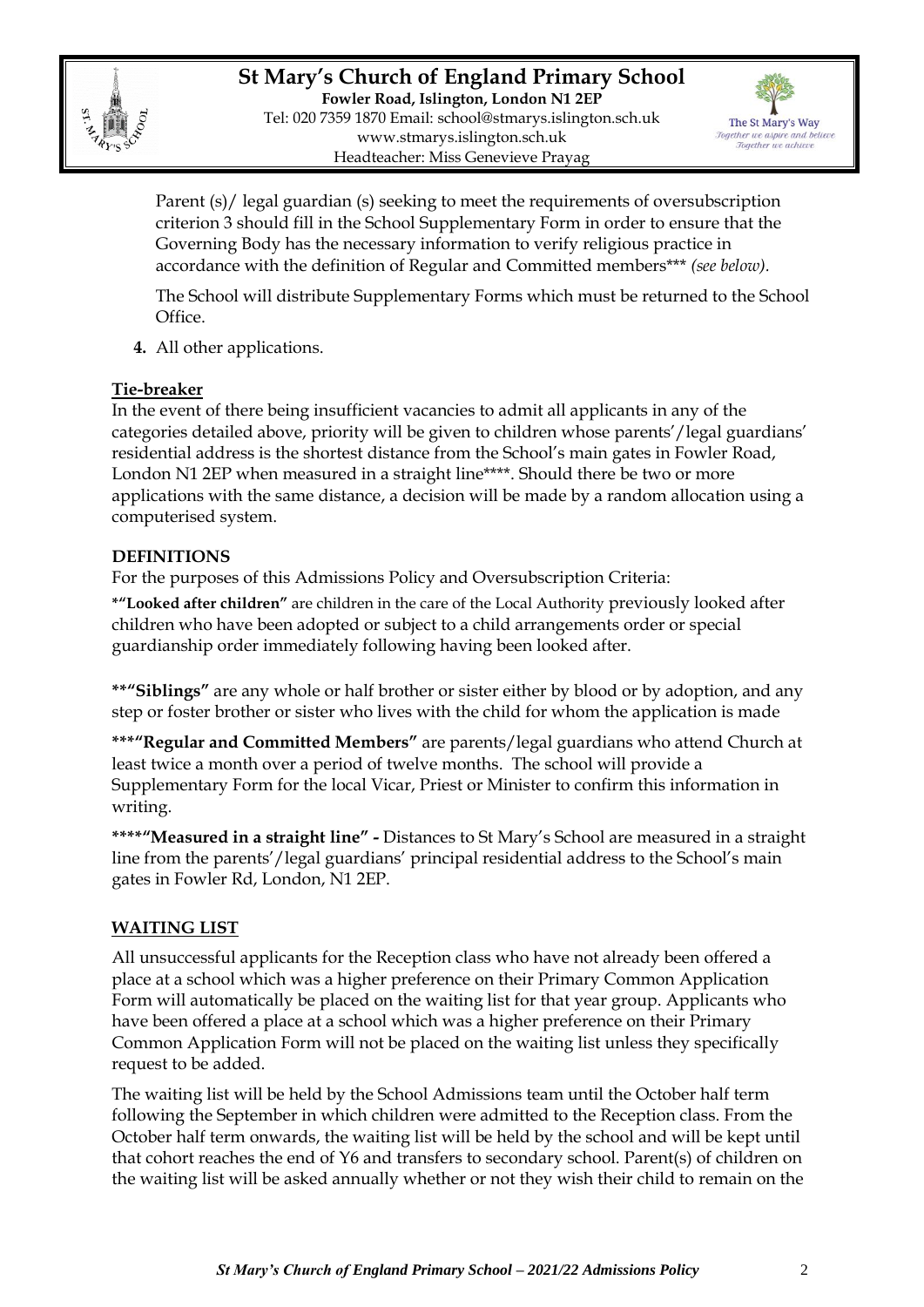

**St Mary's Church of England Primary School Fowler Road, Islington, London N1 2EP** Tel: 020 7359 1870 Email: [school@stmarys.islington.sch.uk](mailto:school@stmarys.islington.sch.uk) [www.stmarys.islington.sch.uk](http://www.stmarys.islington.sch.uk/) Headteacher: Miss Genevieve Prayag



waiting list. Where no reply is received by the specified date, the child will be removed from the waiting list.

The Governors' Admissions Committee will review the waiting list for a particular year group whenever a vacancy arises in that year group. The position on the waiting list will be determined by applying the published admissions criteria to each applicant. Length of time on the waiting list will not affect position on the list. If new applications are received, the waiting list for that year group will again be reviewed. It should be noted that new applications could adversely affect the position of those already on the list.

#### **In year admissions:**

Applications for places in classes other than Reception should be made in the same way as those made during the normal admissions round. Applications must be made on your home Local Authority In-Year Admissions Form. If you live in Islington this form is available from the School Admissions team at 222 Upper St. Islington.

If more applications are received than there are places available, then applications will be ranked by the Governing Body in accordance with the over-subscription criteria set out in this policy. **However, children who do not currently have a school place or the offer of a school place will be given the highest priority after looked after children.** 

If a place cannot be offered at the time the applicant applies, the applicant is entitled to ask the reasons why they cannot be offered a place and should be informed of their right to appeal. The applicant will be offered the opportunity of being placed on the waiting list for that class. The waiting list will be maintained by the Governing Body in the order of the over-subscription criteria and not in the order in which the applications are received. It should be noted that new applications could adversely affect the position of those already on the list.

When a place becomes available in a given class, the Governing Body will offer the place to the child with the highest position on the waiting list. If new applications have been received since the waiting list for that class was last reviewed, the Admissions Committee will look again at all applications for that class and decide which applicant has highest priority according to the published admissions criteria. The place on the waiting list will be based on the information given at the time in the application form and Supplementary Information Form, if applicable. The Governing Body will inform the Islington School Admissions team which applicant is ranked highest on the waiting list at the time, so that the school Admissions team can inform the family that the school will be making them the offer of a place.

#### **Deferred entry**

Once your child has been offered a place, most parents are happy for their child to start full time school in the September following their fourth birthday. Some parents will have concerns about whether their child will be ready for school at this point, and will consider deferring their entry until compulsory school age (the term after the fifth birthday). Application is made in the usual way and then a deferment may be requested. The place will